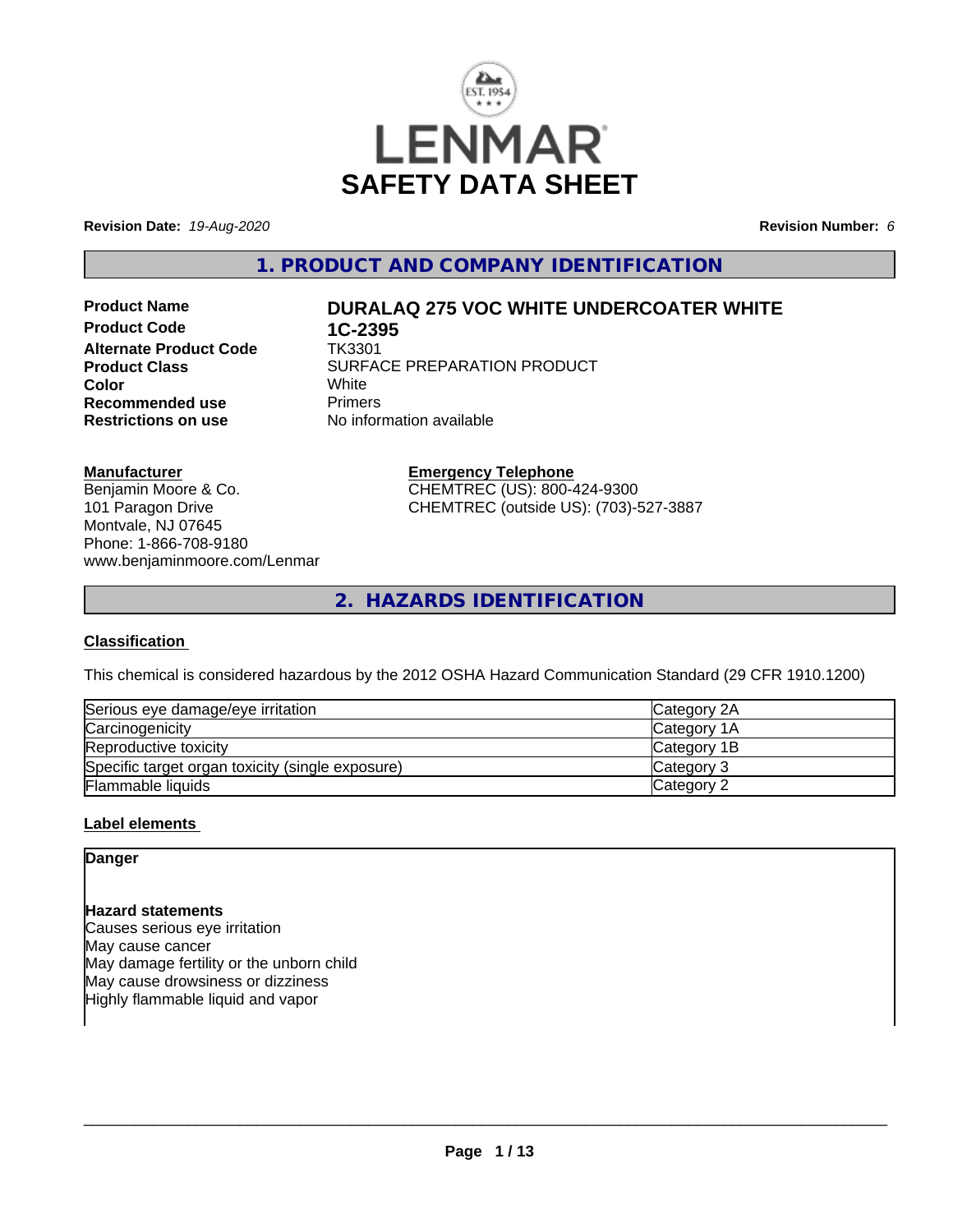### 1C-2395 - **DURALAQ 275 VOC WHITE UNDERCOATER WHITE**



**Appearance** liquid

**Odor** solvent

# **Precautionary Statements - Prevention**

Obtain special instructions before use Do not handle until all safety precautions have been read and understood Use personal protective equipment as required Wash face, hands and any exposed skin thoroughly after handling Wear eye/face protection Avoid breathing dust/fume/gas/mist/vapors/spray Use only outdoors or in a well-ventilated area Keep away from heat, hot surfaces, sparks, open flames and other ignition sources. No smoking Keep container tightly closed Ground/bond container and receiving equipment Use explosion-proof electrical/ventilating/lighting/equipment Use only non-sparking tools Take precautionary measures against static discharge Keep cool

# **Precautionary Statements - Response**

IF exposed or concerned: Get medical advice/attention **Eyes**

IF IN EYES: Rinse cautiously with water for several minutes. Remove contact lenses, if present and easy to do. Continue rinsing

If eye irritation persists: Get medical advice/attention

### **Skin**

IF ON SKIN (or hair): Remove/Take off immediately all contaminated clothing. Rinse skin with water/shower **Inhalation**

IF INHALED: Remove victim to fresh air and keep at rest in a position comfortable for breathing

**Fire**

In case of fire: Use CO2, dry chemical, or foam for extinction

# **Precautionary Statements - Storage**

Store locked up Store in a well-ventilated place. Keep container tightly closed

# **Precautionary Statements - Disposal**

Dispose of contents/container to an approved waste disposal plant

# **Hazards not otherwise classified (HNOC)**

Not applicable

# **Other information**

No information available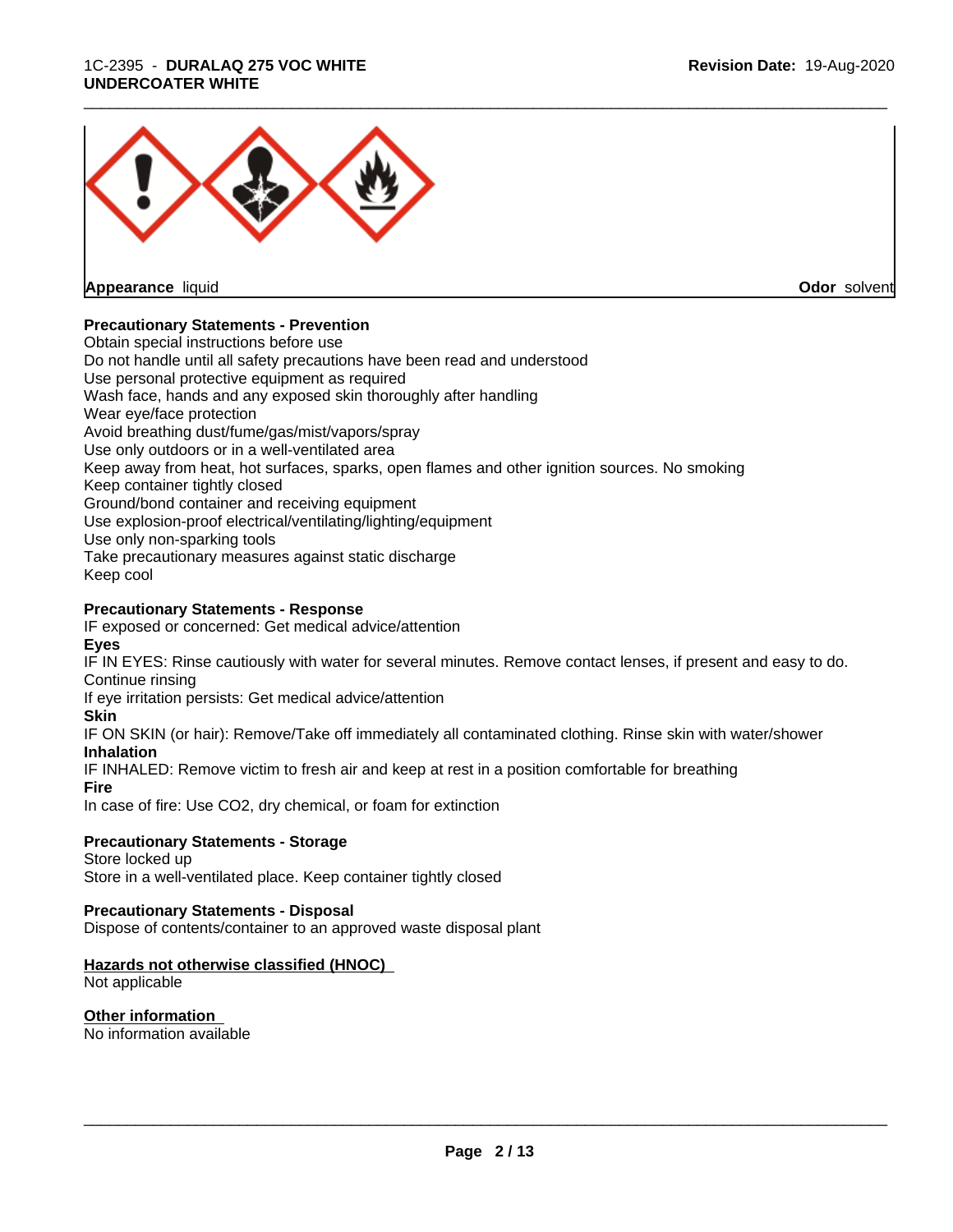# **3. COMPOSITION INFORMATION ON COMPONENTS**

\_\_\_\_\_\_\_\_\_\_\_\_\_\_\_\_\_\_\_\_\_\_\_\_\_\_\_\_\_\_\_\_\_\_\_\_\_\_\_\_\_\_\_\_\_\_\_\_\_\_\_\_\_\_\_\_\_\_\_\_\_\_\_\_\_\_\_\_\_\_\_\_\_\_\_\_\_\_\_\_\_\_\_\_\_\_\_\_\_\_\_\_\_

| <b>Chemical name</b>    | CAS No.        | Weight-%    |
|-------------------------|----------------|-------------|
| Acetone                 | 67-64-1        | $35 - 40$   |
| Talc                    | 14807-96-6     | $20 - 25$   |
| Titanium dioxide        | 13463-67-7     | $10 - 15$   |
| cellulose, nitrate      | 9004-70-0      | $5 - 10$    |
| 2-Heptanone             | 110-43-0       | 1 - 5       |
| Isopropyl alcohol       | 67-63-0        | 1 - 5       |
| n-Butyl acetate         | 123-86-4       | 1 - 5       |
| Butyl benzyl phthalate  | 85-68-7        | $1 - 5$     |
| Soybean oil, epoxidized | 8013-07-8      | $1 - 5$     |
| 2-Butoxyethanol         | 111-76-2       | $0.1 - 0.5$ |
| Toluene                 | 108-88-3       | $0.1 - 0.5$ |
| Silica, crystalline     | 14808-60-7     | $0.1 - 0.5$ |
| Ethyl benzene           | $100 - 41 - 4$ | $0.1 - 0.5$ |

# **4. FIRST AID MEASURES**

### **Description of first aid measures**

| <b>General Advice</b>                            | If symptoms persist, call a physician. Show this safety data sheet to the doctor in<br>attendance.                                                                                                                      |
|--------------------------------------------------|-------------------------------------------------------------------------------------------------------------------------------------------------------------------------------------------------------------------------|
| <b>Eye Contact</b>                               | Immediately flush with plenty of water. After initial flushing, remove any contact<br>lenses and continue flushing for at least 15 minutes. Keep eye wide open while<br>rinsing. If symptoms persist, call a physician. |
| <b>Skin Contact</b>                              | Wash off immediately with soap and plenty of water removing all contaminated<br>clothes and shoes. If skin irritation persists, call a physician.                                                                       |
| <b>Inhalation</b>                                | Move to fresh air. If symptoms persist, call a physician.<br>If not breathing, give artificial respiration. Call a physician immediately.                                                                               |
| Ingestion                                        | Clean mouth with water and afterwards drink plenty of water. Do not induce<br>vomiting without medical advice. Never give anything by mouth to an unconscious<br>person. Consult a physician.                           |
| <b>Protection Of First-Aiders</b>                | Use personal protective equipment.                                                                                                                                                                                      |
| <b>Most Important</b><br><b>Symptoms/Effects</b> | No information available.                                                                                                                                                                                               |
| <b>Notes To Physician</b>                        | Treat symptomatically.                                                                                                                                                                                                  |
|                                                  | 5. FIRE-FIGHTING MEASURES                                                                                                                                                                                               |
| <b>Flammable Properties</b>                      | Vapors may travel considerable distance to a source of<br>ignition and flash back. Vapors may cause flash fire                                                                                                          |

ignition and flash back. Vapors may cause flash fire.

**Suitable Extinguishing Media** Foam, dry powder or water. Use extinguishing measures that are appropriate to local circumstances and the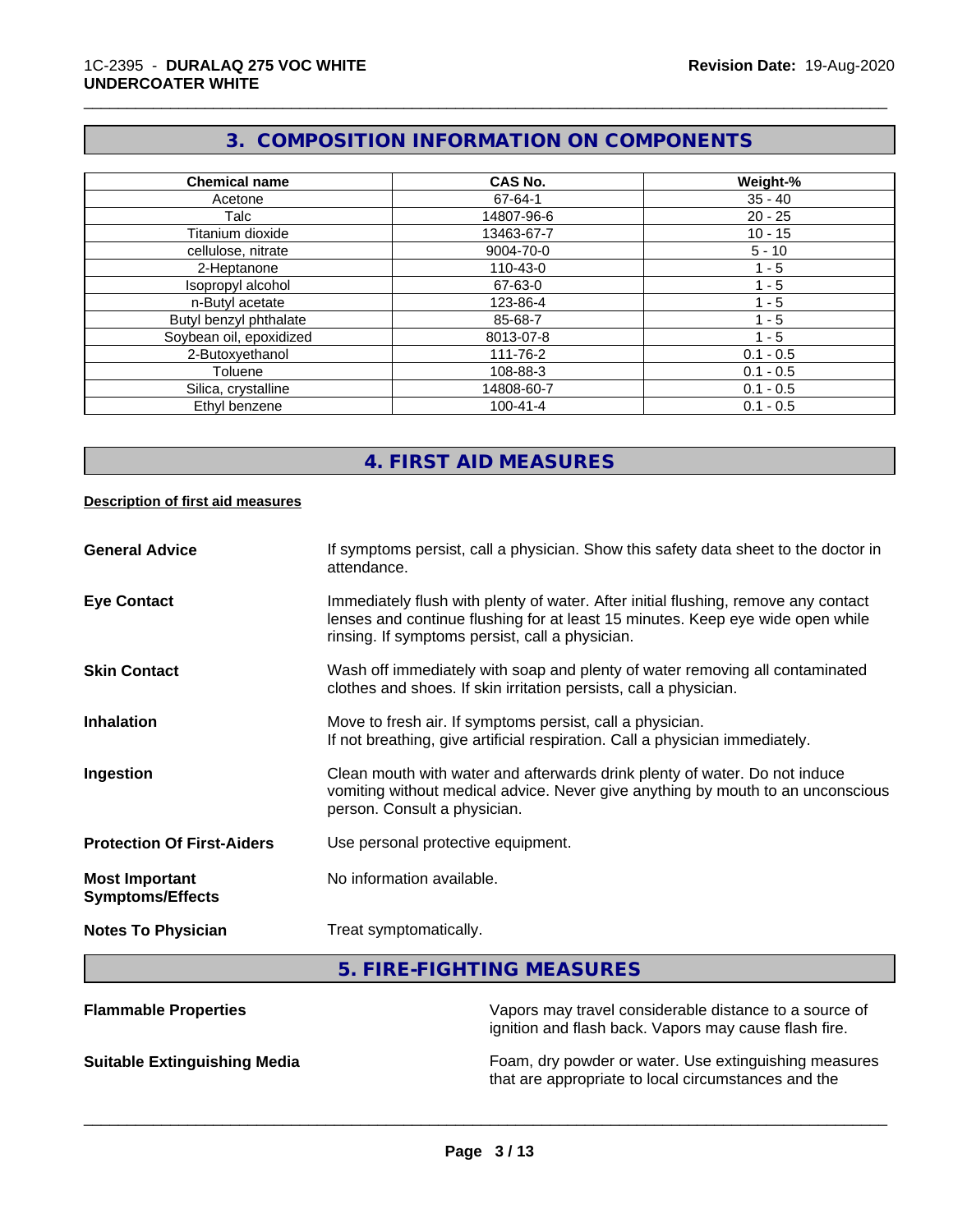|                                                                                  | surrounding environment.                                                                                                                                                                                                                                                                       |  |
|----------------------------------------------------------------------------------|------------------------------------------------------------------------------------------------------------------------------------------------------------------------------------------------------------------------------------------------------------------------------------------------|--|
| Protective equipment and precautions for firefighters                            | As in any fire, wear self-contained breathing apparatus<br>pressure-demand, MSHA/NIOSH (approved or equivalent)<br>and full protective gear.                                                                                                                                                   |  |
| <b>Hazardous combustion products</b>                                             | Burning may result in carbon dioxide, carbon monoxide<br>and other combustion products of varying composition<br>which may be toxic and/or irritating.                                                                                                                                         |  |
| <b>Specific Hazards Arising From The Chemical</b>                                | Flammable. Flash back possible over considerable<br>distance. Keep product and empty container away from<br>heat and sources of ignition. Closed containers may<br>rupture if exposed to fire or extreme heat. Thermal<br>decomposition can lead to release of irritating gases and<br>vapors. |  |
| Sensitivity to mechanical impact                                                 | No.                                                                                                                                                                                                                                                                                            |  |
| Sensitivity to static discharge                                                  | Yes                                                                                                                                                                                                                                                                                            |  |
| <b>Flash Point Data</b><br>Flash point (°F)<br>Flash Point (°C)<br><b>Method</b> | 3<br>$-16$<br><b>PMCC</b>                                                                                                                                                                                                                                                                      |  |
| <b>Flammability Limits In Air</b>                                                |                                                                                                                                                                                                                                                                                                |  |
| Lower flammability limit:<br><b>Upper flammability limit:</b>                    | Not available<br>Not available                                                                                                                                                                                                                                                                 |  |
| Health: 2<br>Flammability: 3<br><b>NFPA</b>                                      | Instability: 0<br><b>Special: Not Applicable</b>                                                                                                                                                                                                                                               |  |
| <b>NFPA Legend</b><br>0 - Not Hazardous<br>1 - Slightly                          |                                                                                                                                                                                                                                                                                                |  |

2 - Moderate

- 3 High
- 4 Severe

*The ratings assigned are only suggested ratings, the contractor/employer has ultimate responsibilities for NFPA ratings where this system is used.*

*Additional information regarding the NFPA rating system is available from the National Fire Protection Agency (NFPA) at www.nfpa.org.*

# **6. ACCIDENTAL RELEASE MEASURES**

| <b>Personal Precautions</b> | Remove all sources of ignition. Take precautions to prevent flashback. Ground<br>and bond all containers and handling equipment. Take precautionary measures<br>against static discharges. Ensure adequate ventilation. Avoid contact with skin,<br>eyes and clothing. Use personal protective equipment. |
|-----------------------------|-----------------------------------------------------------------------------------------------------------------------------------------------------------------------------------------------------------------------------------------------------------------------------------------------------------|
| <b>Other Information</b>    | Prevent further leakage or spillage if safe to do so. Do not allow material to<br>contaminate ground water system. Prevent product from entering drains. Do not<br>flush into surface water or sanitary sewer system. Local authorities should be                                                         |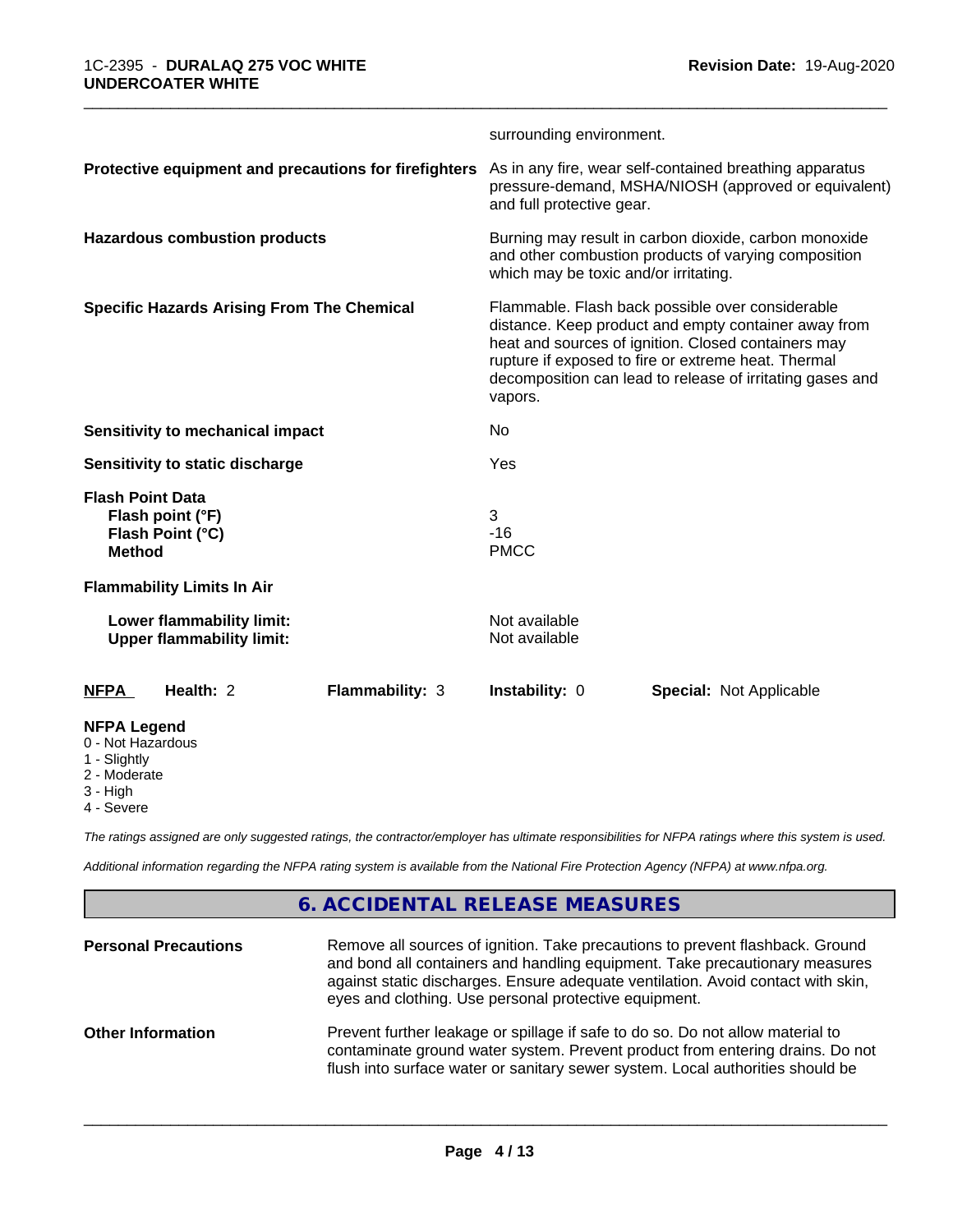|                                  | advised if significant spillages cannot be contained.                                                                                                                                                                                                                                                                                                                                                                                          |
|----------------------------------|------------------------------------------------------------------------------------------------------------------------------------------------------------------------------------------------------------------------------------------------------------------------------------------------------------------------------------------------------------------------------------------------------------------------------------------------|
| <b>Environmental precautions</b> | See Section 12 for additional Ecological Information.                                                                                                                                                                                                                                                                                                                                                                                          |
| <b>Methods for Cleaning Up</b>   | Dam up. Soak up with inert absorbent material. Use a non-sparking or explosion<br>proof means to transfer material to a sealed, appropriate container for disposal.<br>Clean contaminated surface thoroughly.                                                                                                                                                                                                                                  |
|                                  | 7. HANDLING AND STORAGE                                                                                                                                                                                                                                                                                                                                                                                                                        |
| <b>Handling</b>                  | Avoid contact with skin, eyes and clothing. Wear personal protective equipment.<br>Do not breathe vapors or spray mist. Use only in ventilated areas. Prevent vapor<br>build-up by providing adequate ventilation during and after use.                                                                                                                                                                                                        |
|                                  | Take precautionary measures against static discharges. To avoid ignition of<br>vapors by static electricity discharge, all metal parts of the equipment must be<br>grounded. Keep away from heat, sparks and flame. Do not smoke. Extinguish all<br>flames and pilot lights, and turn off stoves, heaters, electric motors and other<br>sources of ignition during use and until all vapors are gone. Ignition and/or flash<br>back may occur. |
| <b>Storage</b>                   | Keep containers tightly closed in a dry, cool and well-ventilated place. Keep away<br>from heat. Keep away from open flames, hot surfaces and sources of ignition.<br>Keep in properly labeled containers. Keep out of the reach of children.                                                                                                                                                                                                  |
| <b>Incompatible Materials</b>    | Incompatible with strong acids and bases and strong oxidizing agents.                                                                                                                                                                                                                                                                                                                                                                          |
|                                  | Technical measures/Precautions Ensure adequate ventilation. Use only where airflow will keep vapors from building<br>up in or near the work area in adjoining rooms. Comply with all national, state, and<br>local codes pertaining to the storage, handling, dispensing and disposal of<br>flammable liquids.                                                                                                                                 |
|                                  | Dissipate static electricity during transfer by grounding and bonding containers<br>and equipment before transferring material. All equipment should be non-sparking<br>and explosion proof. Use explosion proof electrical equipment for ventilation,<br>lighting and material handling.                                                                                                                                                      |

# **8. EXPOSURE CONTROLS/PERSONAL PROTECTION**

# **Exposure Limits**

| <b>Chemical name</b> | <b>ACGIH TLV</b>                            | <b>OSHA PEL</b>              |
|----------------------|---------------------------------------------|------------------------------|
| Acetone              | STEL: 500 ppm                               | 1000 ppm - TWA               |
|                      | TWA: 250 ppm                                | 2400 mg/m <sup>3</sup> - TWA |
| Talc                 | TWA: 2 mg/m <sup>3</sup> particulate matter | 20 mppcf - TWA               |
|                      | containing no asbestos and <1%              |                              |
|                      | crystalline silica, respirable particulate  |                              |
|                      | matter                                      |                              |
| Titanium dioxide     | TWA: $10 \text{ mg/m}^3$                    | 15 mg/m $3$ - TWA            |
| 2-Heptanone          | TWA: 50 ppm                                 | 100 ppm - $TWA$              |
|                      |                                             | 465 mg/m $3$ - TWA           |
| Isopropyl alcohol    | STEL: 400 ppm                               | 400 ppm - TWA                |
|                      | TWA: 200 ppm                                | 980 mg/m <sup>3</sup> - TWA  |
| n-Butyl acetate      | STEL: 150 ppm                               | 150 ppm - TWA                |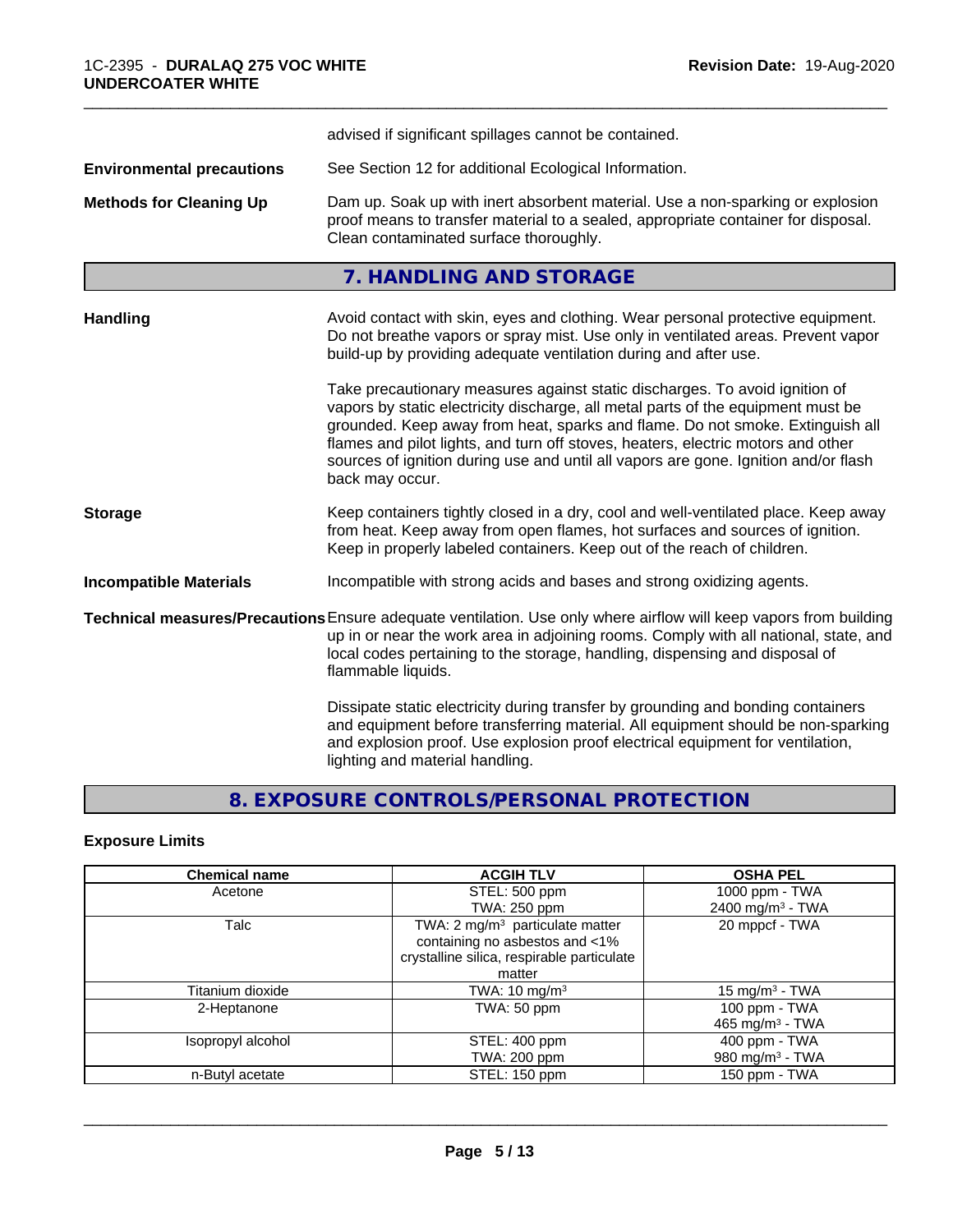|                     | TWA: 50 ppm                             | $710 \text{ mg/m}^3$ - TWA                             |
|---------------------|-----------------------------------------|--------------------------------------------------------|
| 2-Butoxyethanol     | TWA: 20 ppm                             | 50 ppm - TWA                                           |
|                     |                                         | 240 mg/m <sup>3</sup> - TWA                            |
|                     |                                         | prevent or reduce skin absorption                      |
| Toluene             | TWA: 20 ppm                             | 200 ppm - TWA                                          |
|                     |                                         | 300 ppm - Ceiling                                      |
| Silica, crystalline | TWA: 0.025 mg/m <sup>3</sup> respirable | 50 $\mu$ g/m <sup>3</sup> - TWA Respirable crystalline |
|                     | particulate matter                      | silica 50 $\mu$ g/m <sup>3</sup> - TWA                 |
|                     |                                         |                                                        |
| Ethyl benzene       | TWA: 20 ppm                             | 100 ppm - TWA                                          |
|                     |                                         | 435 mg/m <sup>3</sup> - TWA                            |

### **Legend**

ACGIH - American Conference of Governmental Industrial Hygienists Exposure Limits OSHA - Occupational Safety & Health Administration Exposure Limits N/E - Not Established

| Appropriate engineering<br>controls  |                                                                                                                                                                                                                                                                                                                                                                     |
|--------------------------------------|---------------------------------------------------------------------------------------------------------------------------------------------------------------------------------------------------------------------------------------------------------------------------------------------------------------------------------------------------------------------|
| <b>Engineering Measures</b>          | Ensure adequate ventilation, especially in confined areas.                                                                                                                                                                                                                                                                                                          |
| <b>Personal Protective Equipment</b> |                                                                                                                                                                                                                                                                                                                                                                     |
| <b>Eye/Face Protection</b>           | Safety glasses with side-shields. If splashes are likely to occur, wear:. Tightly<br>fitting safety goggles.                                                                                                                                                                                                                                                        |
| <b>Skin Protection</b>               | Long sleeved clothing. Protective gloves.                                                                                                                                                                                                                                                                                                                           |
| <b>Respiratory Protection</b>        | Use only with adequate ventilation. In operations where exposure limits are<br>exceeded, use a NIOSH approved respirator that has been selected by a<br>technically qualified person for the specific work conditions. When spraying the<br>product or applying in confined areas, wear a NIOSH approved respirator<br>specified for paint spray or organic vapors. |
| <b>Hygiene Measures</b>              | Avoid contact with skin, eyes and clothing. Remove and wash contaminated<br>clothing before re-use. Wash thoroughly after handling.                                                                                                                                                                                                                                 |

# **9. PHYSICAL AND CHEMICAL PROPERTIES**

| <b>Viscosity (cps)</b><br>No information available<br>No information available<br>Solubility(ies)<br>No information available<br><b>Water solubility</b><br>No information available<br><b>Evaporation Rate</b><br>No information available<br>Vapor pressure<br>No information available<br>Vapor density<br>Wt. % Solids<br>45 - 55<br>$25 - 35$<br>Vol. % Solids<br>$45 - 55$<br>Wt. % Volatiles<br><b>Vol. % Volatiles</b><br>$65 - 75$<br>< 275<br><b>VOC Regulatory Limit (g/L)</b> | Appearance<br>Odor<br><b>Odor Threshold</b><br>Density (Ibs/gal)<br><b>Specific Gravity</b><br>рH | liquid<br>solvent<br>No information available<br>$9.7 - 9.8$<br>$1.16 - 1.18$<br>No information available |
|-------------------------------------------------------------------------------------------------------------------------------------------------------------------------------------------------------------------------------------------------------------------------------------------------------------------------------------------------------------------------------------------------------------------------------------------------------------------------------------------|---------------------------------------------------------------------------------------------------|-----------------------------------------------------------------------------------------------------------|
|-------------------------------------------------------------------------------------------------------------------------------------------------------------------------------------------------------------------------------------------------------------------------------------------------------------------------------------------------------------------------------------------------------------------------------------------------------------------------------------------|---------------------------------------------------------------------------------------------------|-----------------------------------------------------------------------------------------------------------|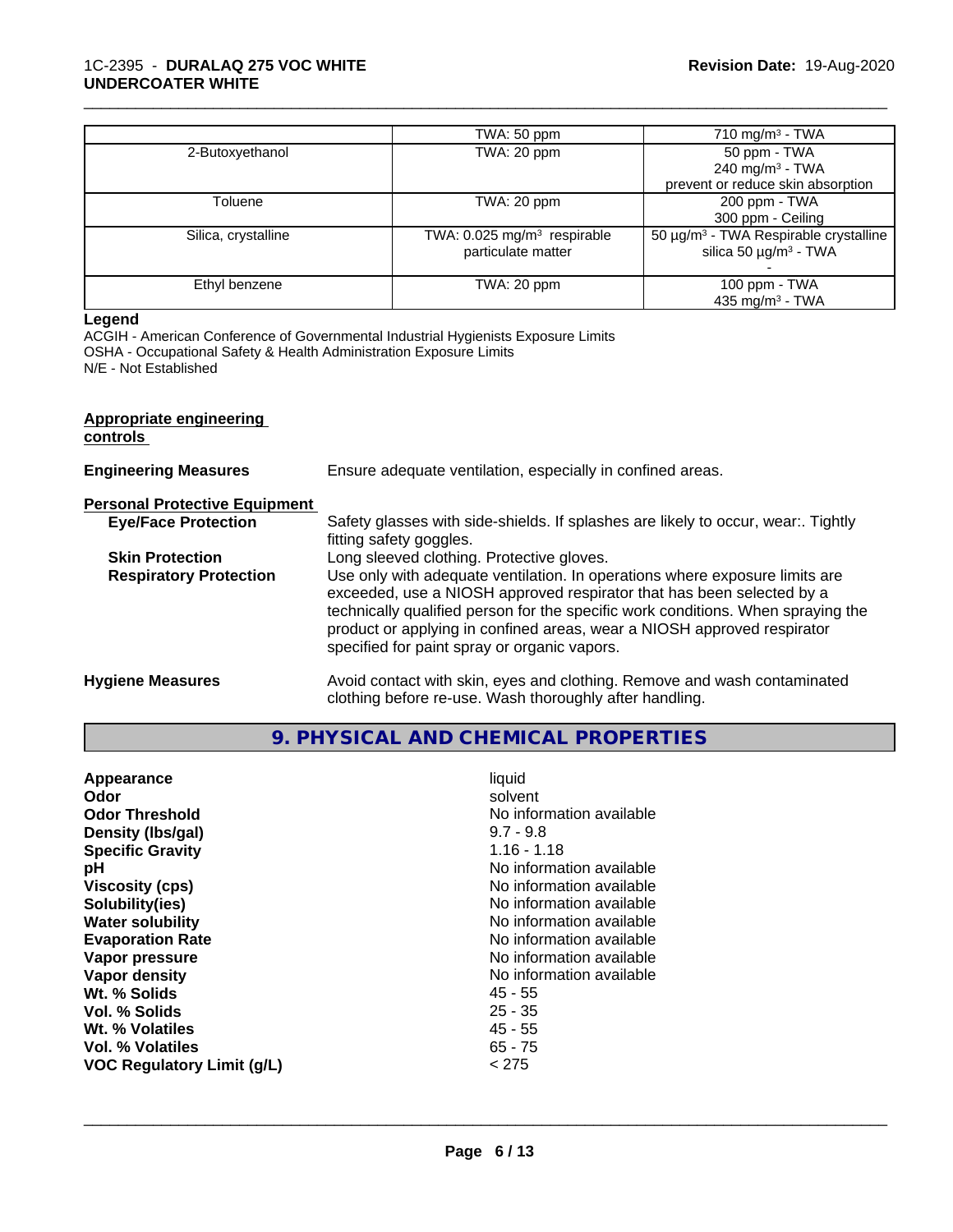**Boiling Point (°F)** 136 **Boiling Point (°C)**<br>Freezing point (°F) **Freezing Point (°C)** No information available **Flash point (°F)** 3 **Flash Point (°C) Method** PMCC **Flammability (solid, gas)**<br> **Commability limit:**<br>
Under flammability limit:<br>
Under flammability limit: **Upper flammability limit: Lower flammability limit:** No information available **Autoignition Temperature (°F)** No information available **Autoignition Temperature (°C)** No information available **Decomposition Temperature (°F)**<br> **Decomposition Temperature (°C)** No information available<br>
No information available **Decomposition Temperature (°C)**<br>Partition coefficient

**Freezing point (°F)** No information available **No information available** 

\_\_\_\_\_\_\_\_\_\_\_\_\_\_\_\_\_\_\_\_\_\_\_\_\_\_\_\_\_\_\_\_\_\_\_\_\_\_\_\_\_\_\_\_\_\_\_\_\_\_\_\_\_\_\_\_\_\_\_\_\_\_\_\_\_\_\_\_\_\_\_\_\_\_\_\_\_\_\_\_\_\_\_\_\_\_\_\_\_\_\_\_\_

**10. STABILITY AND REACTIVITY**

**Reactivity No data available No data available Chemical Stability Stability** Stable under normal conditions. Hazardous polymerisation does not occur. **Conditions to avoid EXECUTE:** The Metal Metal Metal Metal Metal Metal Metal Metal Metal Metal Metal Metal Metal Metal Metal Metal Metal Metal Metal Metal Metal Metal Metal Metal Metal Metal Metal Metal Metal Metal Metal electricity and sources of ignition. Sparks. Elevated temperature. **Incompatible Materials Incompatible with strong acids and bases and strong** oxidizing agents. **Hazardous Decomposition Products** Thermal decomposition can lead to release of irritating gases and vapors. **Possibility of hazardous reactions** None under normal conditions of use.

**11. TOXICOLOGICAL INFORMATION**

| <b>Product Information</b>                                                   |                                                                                                                                                                                                               |
|------------------------------------------------------------------------------|---------------------------------------------------------------------------------------------------------------------------------------------------------------------------------------------------------------|
| Information on likely routes of exposure                                     |                                                                                                                                                                                                               |
| <b>Principal Routes of Exposure</b>                                          | Eye contact, skin contact and inhalation.                                                                                                                                                                     |
| <b>Acute Toxicity</b>                                                        |                                                                                                                                                                                                               |
| <b>Product Information</b>                                                   | Repeated or prolonged exposure to organic solvents may lead to permanent brain<br>and nervous system damage. Intentional misuse by deliberately concentrating and<br>inhaling vapors may be harmful or fatal. |
| Symptoms related to the physical, chemical and toxicological characteristics |                                                                                                                                                                                                               |
| <b>Symptoms</b>                                                              | No information available                                                                                                                                                                                      |
|                                                                              |                                                                                                                                                                                                               |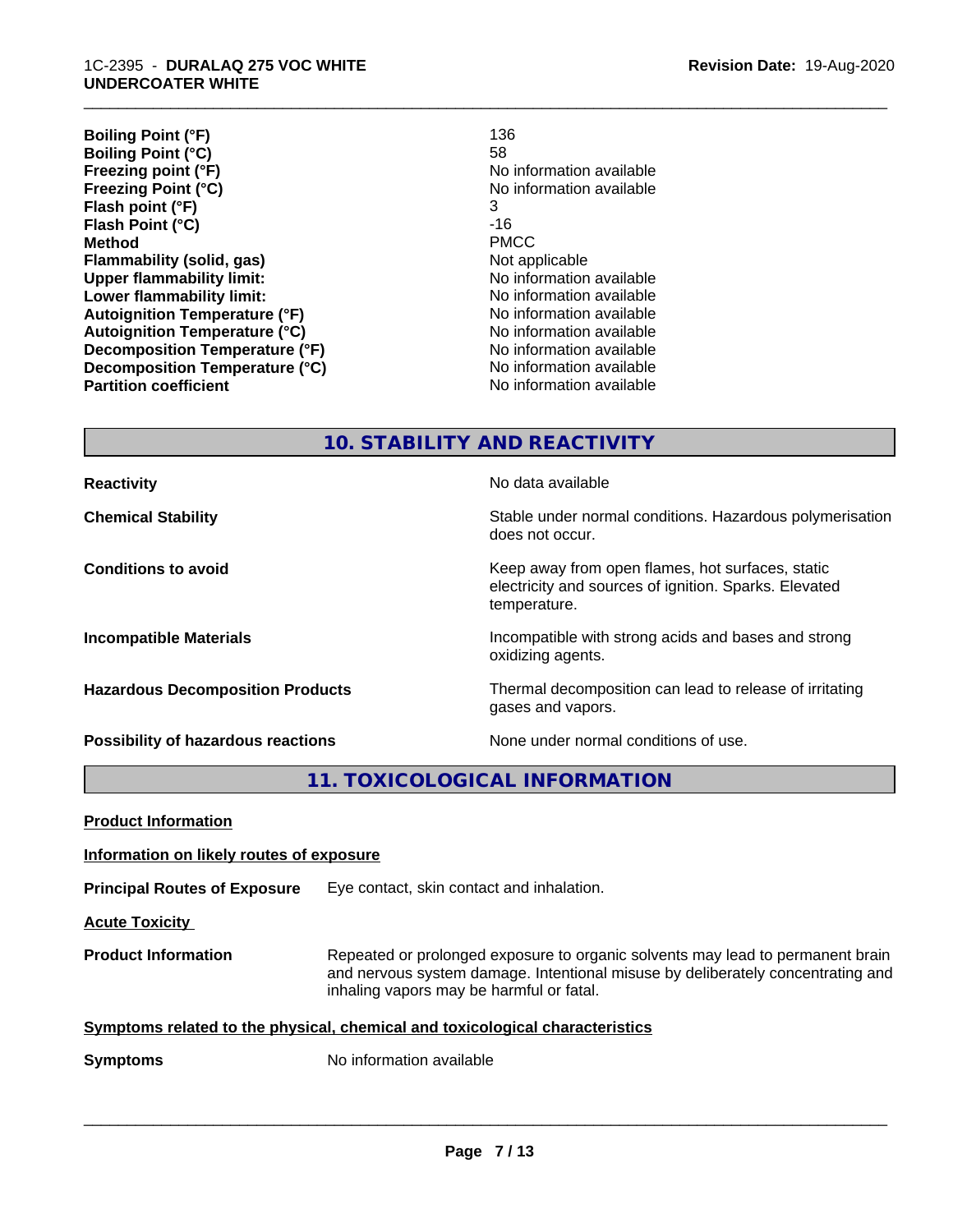# **Delayed and immediate effects as well as chronic effects from short and long-term exposure**

| Eye contact                     | Contact with eyes may cause irritation.                                                                                                                                                                                                                       |
|---------------------------------|---------------------------------------------------------------------------------------------------------------------------------------------------------------------------------------------------------------------------------------------------------------|
| <b>Skin contact</b>             | May cause skin irritation and/or dermatitis. Prolonged skin contact may defat the<br>skin and produce dermatitis.                                                                                                                                             |
| Ingestion                       | Harmful if swallowed. Ingestion may cause irritation to mucous membranes. Small<br>amounts of this product aspirated into the respiratory system during ingestion or<br>vomiting may cause mild to severe pulmonary injury, possibly progressing to<br>death. |
| <b>Inhalation</b>               | Harmful by inhalation. High vapor / aerosol concentrations are irritating to the<br>eyes, nose, throat and lungs and may cause headaches, dizziness, drowsiness,<br>unconsciousness, and other central nervous system effects.                                |
| <b>Sensitization</b>            | No information available                                                                                                                                                                                                                                      |
| <b>Neurological Effects</b>     | No information available.                                                                                                                                                                                                                                     |
| <b>Mutagenic Effects</b>        | No information available.                                                                                                                                                                                                                                     |
| <b>Reproductive Effects</b>     | May damage fertility or the unborn child.                                                                                                                                                                                                                     |
| <b>Developmental Effects</b>    | No information available.                                                                                                                                                                                                                                     |
| <b>Target organ effects</b>     | No information available.                                                                                                                                                                                                                                     |
| <b>STOT - repeated exposure</b> | Causes damage to organs through prolonged or repeated exposure if inhaled,<br>May cause disorder and damage to the, liver, kidney, spleen, blood.                                                                                                             |
| <b>STOT - single exposure</b>   | May cause disorder and damage to the, Respiratory system, Central nervous<br>system.                                                                                                                                                                          |
| Other adverse effects           | No information available.                                                                                                                                                                                                                                     |
| <b>Aspiration Hazard</b>        | May be harmful if swallowed and enters airways. Small amounts of this product<br>aspirated into the respiratory system during ingestion or vomiting may cause mild<br>to severe pulmonary injury, possibly progressing to death.                              |

\_\_\_\_\_\_\_\_\_\_\_\_\_\_\_\_\_\_\_\_\_\_\_\_\_\_\_\_\_\_\_\_\_\_\_\_\_\_\_\_\_\_\_\_\_\_\_\_\_\_\_\_\_\_\_\_\_\_\_\_\_\_\_\_\_\_\_\_\_\_\_\_\_\_\_\_\_\_\_\_\_\_\_\_\_\_\_\_\_\_\_\_\_

### **Numerical measures of toxicity**

**The following values are calculated based on chapter 3.1 of the GHS document**

| ATEmix (oral)                        | 7673 mg/kg |
|--------------------------------------|------------|
| <b>ATEmix (dermal)</b>               | 7083 ma/ka |
| <b>ATEmix (inhalation-dust/mist)</b> | 36.7 mg/L  |
| <b>ATEmix (inhalation-vapor)</b>     | 351 mg/L   |

### **Component Information**

| Chemical name                        | Oral LD50             | Dermal LD50                                       | Inhalation LC50                       |
|--------------------------------------|-----------------------|---------------------------------------------------|---------------------------------------|
| Acetone<br>67-64-1                   | $= 5800$ mg/kg (Rat)  | > 15700 mg/kg (Rabbit)                            | $= 50100$ mg/m <sup>3</sup> (Rat) 8 h |
| Titanium dioxide<br>13463-67-7       | $> 10000$ mg/kg (Rat) | $\overline{\phantom{0}}$                          |                                       |
| cellulose, nitrate<br>9004-70-0      | $5$ g/kg (Rat)        |                                                   |                                       |
| 2-Heptanone<br>110-43-0              | $= 1600$ mg/kg (Rat)  | $= 12.6$ mL/kg (Rabbit) = 12600<br>µL/kg (Rabbit) | $> 2000$ ppm (Rat) 4 h                |
| Isopropyl alcohol<br>67-63-0         | $= 1870$ mg/kg (Rat)  | $= 4059$ mg/kg (Rabbit)                           | $= 72600$ mg/m <sup>3</sup> (Rat) 4 h |
| n-Butyl acetate<br>123-86-4          | $= 10768$ mg/kg (Rat) | $> 17600$ mg/kg (Rabbit)                          |                                       |
| Butyl benzyl phthalate<br>85-68-7    | $= 2330$ mg/kg (Rat)  | $= 6700$ mg/kg (Rat)                              | $> 6.7$ mg/L (Rat) 4 h                |
| Soybean oil, epoxidized<br>8013-07-8 | $= 40$ g/kg (Rat)     | > 20 mL/kg (Rabbit)                               |                                       |
| 2-Butoxyethanol                      | $= 1300$ mg/kg (Rat)  | $>$ 2000 mg/kg (Rabbit)                           | > 4.9 mg/L (Rat) 3H                   |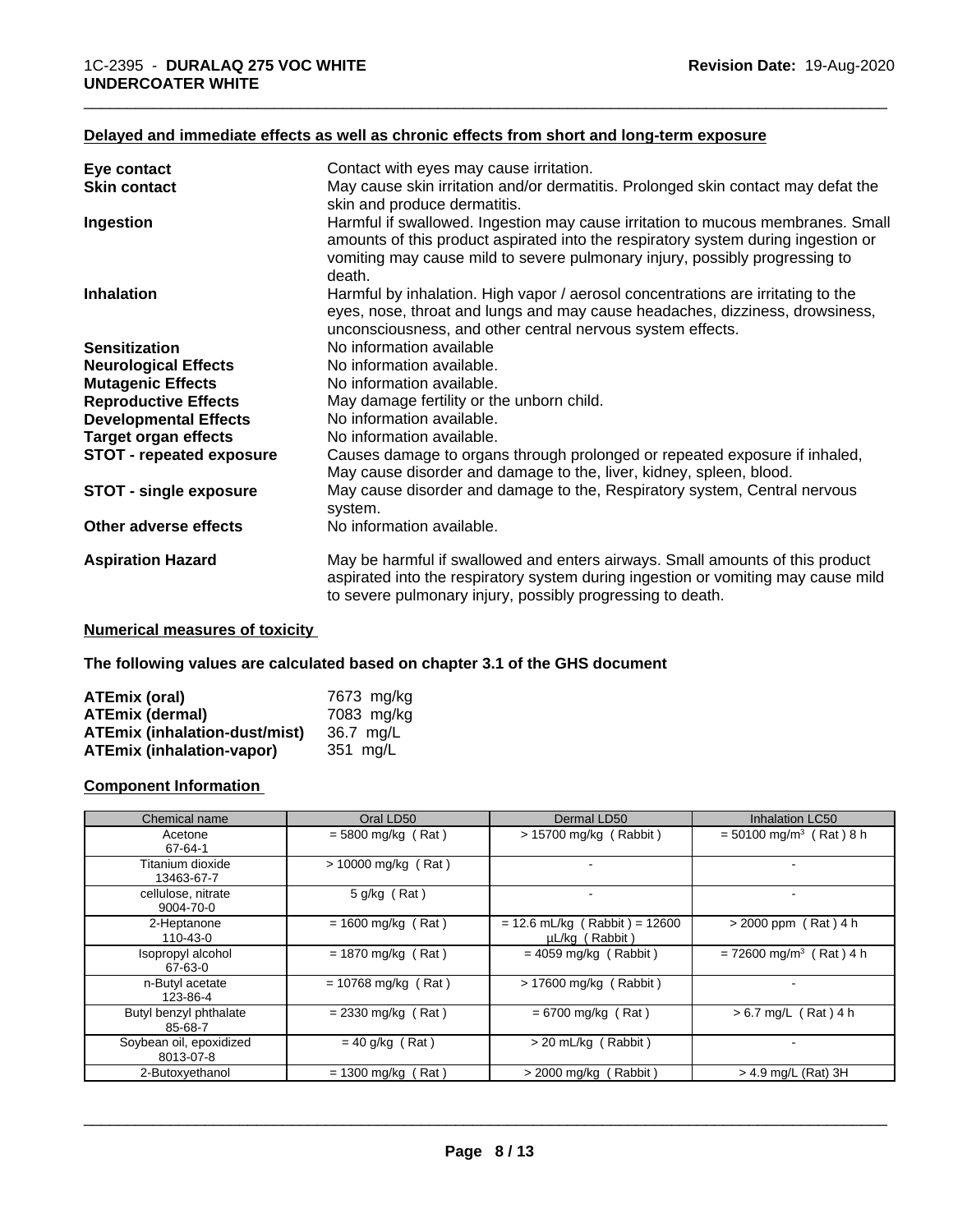| 111-76-2       |                      |                        |                       |
|----------------|----------------------|------------------------|-----------------------|
| Toluene        | $= 2600$ mg/kg (Rat) | = 12000 mg/kg (Rabbit) |                       |
| 108-88-3       |                      |                        |                       |
| Ethyl benzene  | $=$ 3500 mg/kg (Rat) | = 15400 mg/kg (Rabbit) | = 17.4 mg/L (Rat) 4 h |
| $100 - 41 - 4$ |                      |                        |                       |

### **Chronic Toxicity**

#### **Carcinogenicity**

*The information below indicateswhether each agency has listed any ingredient as a carcinogen:.*

| <b>Chemical name</b> | <b>IARC</b>         | <b>NTP</b>  | <b>OSHA</b> |
|----------------------|---------------------|-------------|-------------|
|                      | 2B - Possible Human |             | Listed      |
| Titanium dioxide     | Carcinogen          |             |             |
|                      | - Human Carcinogen  | Known Human | Listed      |
| Silica, crystalline  |                     | Carcinogen  |             |
|                      | 2B - Possible Human |             | Listed      |
| <b>Ethyl benzene</b> | Carcinogen          |             |             |

• Crystalline Silica has been determined to be carcinogenic to humans by IARC (1) when in respirable form. Risk of cancer depends on duration and level of inhalation exposure to spray mist or dust from sanding the dried paint.

• Although IARC has classified titanium dioxide as possibly carcinogenic to humans (2B), their summary concludes: "No significant exposure to titanium dioxide is thought to occur during the use of products in which titanium dioxide is bound to other materials, such as paint."

#### **Legend**

IARC - International Agency for Research on Cancer NTP - National Toxicity Program OSHA - Occupational Safety & Health Administration

# **12. ECOLOGICAL INFORMATION**

### **Ecotoxicity Effects**

The environmental impact of this product has not been fully investigated.

### **Product Information**

#### **Acute Toxicity to Fish**

No information available

### **Acute Toxicity to Aquatic Invertebrates**

No information available

#### **Acute Toxicity to Aquatic Plants**

No information available

#### **Persistence / Degradability**

No information available.

#### **Bioaccumulation**

There is no data for this product.

### **Mobility in Environmental Media**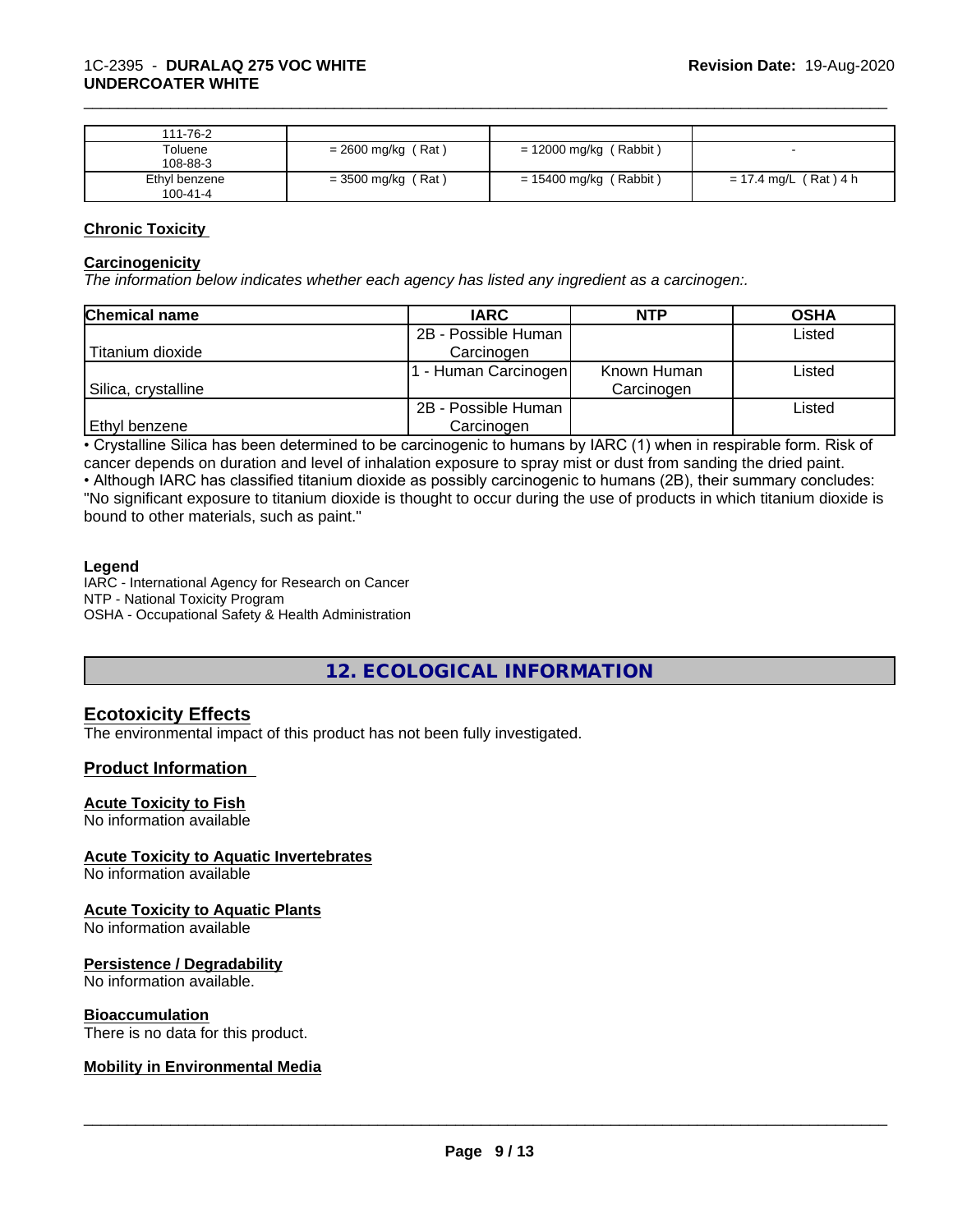No information available.

### **Ozone**

Not applicable

# **Component Information**

### **Acute Toxicity to Fish**

Acetone LC50: 8300 (Bluegill - 96 hr.) mg/L Titanium dioxide  $LC50:$  > 1000 mg/L (Fathead Minnow - 96 hr.) n-Butyl acetate LC50: 18 mg/L (Fathead Minnow - 96 hr.) 2-Butoxyethanol  $LC50: 1490$  mg/L (Bluegill sunfish - 96 hr.) Ethyl benzene LC50: 12.1 mg/L (Fathead Minnow - 96 hr.)

### **Acute Toxicity to Aquatic Invertebrates**

Acetone EC50: 12600 mg/L (Daphnia magna - 48 hr.) n-Butyl acetate EC50: 72.8 mg/L (Daphnia magna - 48 hr.) Ethyl benzene EC50: 1.8 mg/L (Daphnia magna - 48 hr.)

### **Acute Toxicity to Aquatic Plants**

n-Butyl acetate EC50: 674.7 mg/L (Green algae (Scenedesmus subspicatus), 72 hrs.) Ethyl benzene EC50: 4.6 mg/L (Green algae (Scenedesmus subspicatus), 72 hrs.)

|                                | 13. DISPOSAL CONSIDERATIONS                                                                                                                                                                                               |
|--------------------------------|---------------------------------------------------------------------------------------------------------------------------------------------------------------------------------------------------------------------------|
| <b>Waste Disposal Method</b>   | Dispose of in accordance with federal, state, and local regulations. Local<br>requirements may vary, consult your sanitation department or state-designated<br>environmental protection agency for more disposal options. |
| <b>Empty Container Warning</b> | Emptied containers may retain product residue. Follow label warnings even after<br>container is emptied. Residual vapors may explode on ignition.                                                                         |
|                                | 14. TRANSPORT INFORMATION                                                                                                                                                                                                 |

| DOT |
|-----|
|-----|

| <b>Proper Shipping Name</b> | <b>PAINT</b> |
|-----------------------------|--------------|
| <b>Hazard class</b>         |              |
| UN-No.                      | UN1263       |
| <b>Packing Group</b>        |              |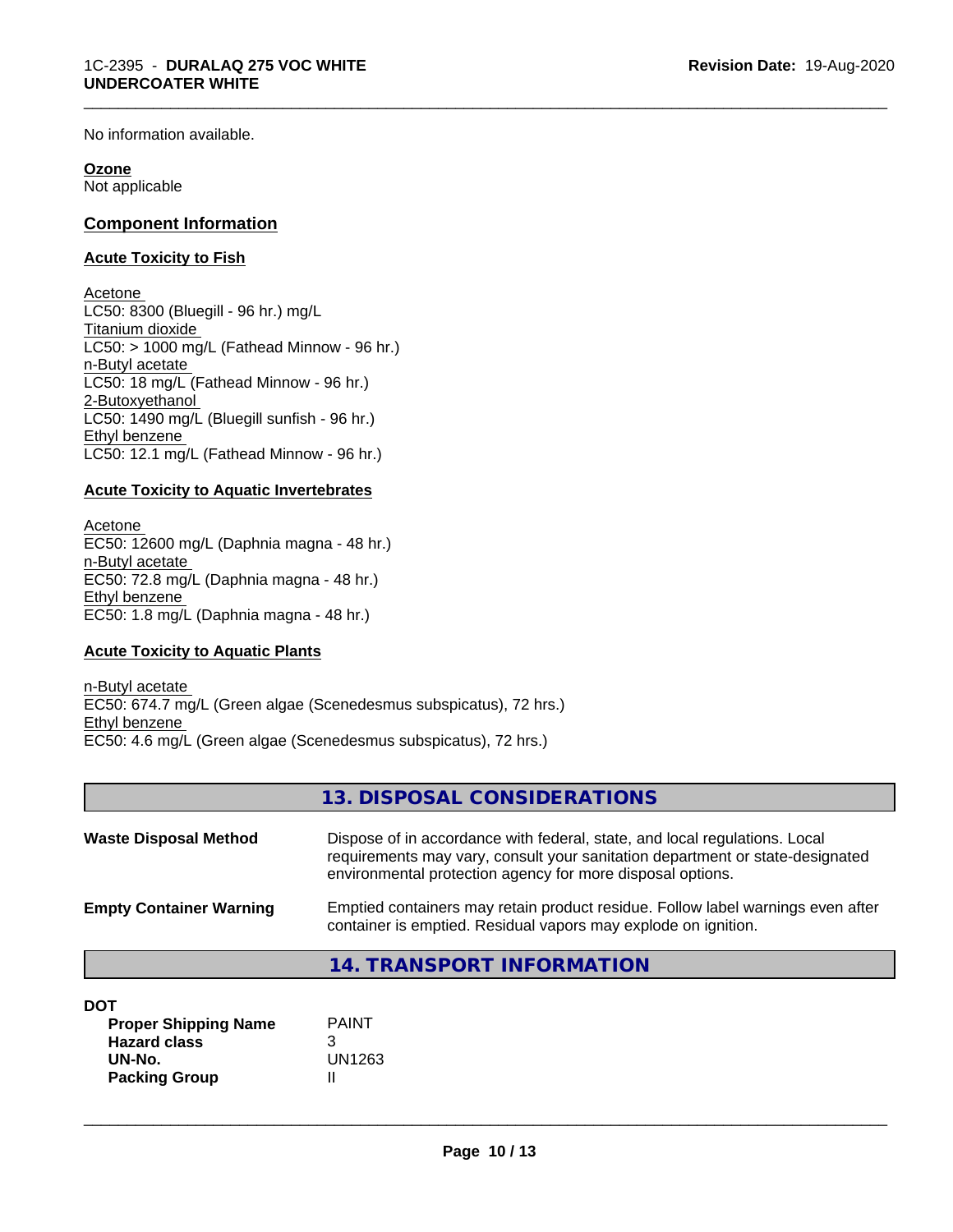| <b>Description</b> | UN1263, PAINT, 3, II                          |  |
|--------------------|-----------------------------------------------|--|
| <b>ICAO/IATA</b>   | Contact the preparer for further information. |  |
| <b>IMDG/IMO</b>    | Contact the preparer for further information. |  |
|                    | 15. REGULATORY INFORMATION                    |  |

# **International Inventories**

| <b>TSCA: United States</b> | Yes - All components are listed or exempt. |
|----------------------------|--------------------------------------------|
| <b>DSL: Canada</b>         | Yes - All components are listed or exempt. |

# **Federal Regulations**

| SARA 311/312 hazardous categorization |     |  |
|---------------------------------------|-----|--|
| Acute health hazard                   | Yes |  |
| Chronic Health Hazard                 | Yes |  |
| Fire hazard                           | Yes |  |
| Sudden release of pressure hazard     | Nο  |  |
| Reactive Hazard                       | No  |  |

# **SARA 313**

Section 313 of Title III of the Superfund Amendments and Reauthorization Act of 1986 (SARA). This product contains a chemical or chemicals which are subject to the reporting requirements of the Act and Title 40 of the Code of Federal Regulations, Part 372:

| <b>Chemical name</b> | CAS No.  | Weight-%  | <b>CERCLA/SARA 313</b><br>(de minimis concentration) |
|----------------------|----------|-----------|------------------------------------------------------|
| Isopropyl alcohol    | 67-63-0  | 1 - 5     |                                                      |
| Ethyl benzene        | 100-41-4 | 0.1 - 0.5 |                                                      |

### **Clean Air Act,Section 112 Hazardous Air Pollutants (HAPs) (see 40 CFR 61)**

This product contains the following HAPs:

| <b>Chemical name</b> | CAS No.  | Weight-%    | <b>Hazardous Air Pollutant</b> |
|----------------------|----------|-------------|--------------------------------|
|                      |          |             | (HAP)                          |
| 2-Butoxyethanol      | 111-76-2 | $0.1 - 0.5$ | ∟isted                         |
| Toluene              | 108-88-3 | $0.1 - 0.5$ | ∟isted                         |
| Ethyl benzene        | 100-41-4 | $0.1 - 0.5$ | ∟isted                         |
|                      |          |             |                                |

# **US State Regulations**

**California Proposition 65**

**A WARNING:** Cancer and Reproductive Harm– www.P65warnings.ca.gov

### **State Right-to-Know**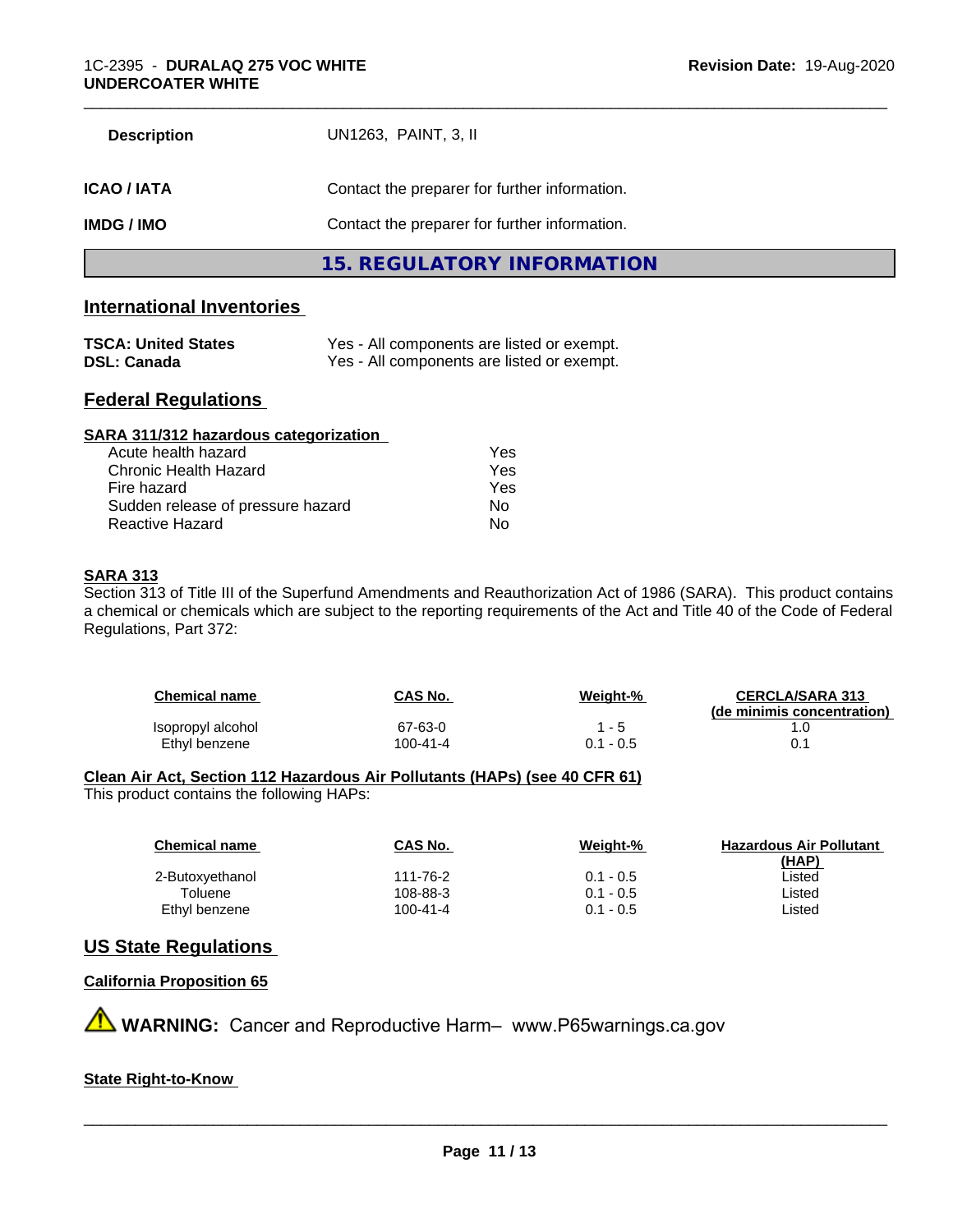### 1C-2395 - **DURALAQ 275 VOC WHITE UNDERCOATER WHITE**

| <b>Chemical name</b>     | <b>Massachusetts</b> | <b>New Jersey</b> | Pennsylvania |
|--------------------------|----------------------|-------------------|--------------|
| Acetone                  |                      |                   |              |
| Talc                     |                      |                   |              |
| Titanium dioxide         |                      |                   |              |
| cellulose, nitrate       |                      |                   |              |
| 2-Heptanone              |                      |                   |              |
| Isopropyl alcohol        |                      |                   |              |
| n-Butyl acetate          |                      |                   |              |
| Butyl benzyl phthalate   |                      |                   |              |
| 4-Chlorobenzotrifluoride |                      |                   |              |
| 2-Butoxyethanol          |                      |                   |              |
| Toluene                  |                      |                   |              |
| Silica, crystalline      |                      |                   |              |

#### **Legend**

X - Listed

# **16. OTHER INFORMATION**

**HMIS** - **Health:** 2\* **Flammability:** 3 **Reactivity:** 0 **PPE:** -

\_\_\_\_\_\_\_\_\_\_\_\_\_\_\_\_\_\_\_\_\_\_\_\_\_\_\_\_\_\_\_\_\_\_\_\_\_\_\_\_\_\_\_\_\_\_\_\_\_\_\_\_\_\_\_\_\_\_\_\_\_\_\_\_\_\_\_\_\_\_\_\_\_\_\_\_\_\_\_\_\_\_\_\_\_\_\_\_\_\_\_\_\_

# **HMIS Legend**

- 0 Minimal Hazard
- 1 Slight Hazard
- 2 Moderate Hazard
- 3 Serious Hazard
- 4 Severe Hazard
- \* Chronic Hazard

X - Consult your supervisor or S.O.P. for "Special" handling instructions.

*Note: The PPE rating has intentionally been left blank. Choose appropriate PPE that will protect employees from the hazards the material will present under the actual normal conditions of use.*

*Caution: HMISÒ ratings are based on a 0-4 rating scale, with 0 representing minimal hazards or risks, and 4 representing significant hazards or risks. Although HMISÒ ratings are not required on MSDSs under 29 CFR 1910.1200, the preparer, has chosen to provide them. HMISÒ ratings are to be used only in conjunction with a fully implemented HMISÒ program by workers who have received appropriate HMISÒ training. HMISÒ is a registered trade and service mark of the NPCA. HMISÒ materials may be purchased exclusively from J. J. Keller (800) 327-6868.*

 **WARNING!** If you scrape, sand, or remove old paint, you may release lead dust. LEAD IS TOXIC. EXPOSURE TO LEAD DUST CAN CAUSE SERIOUS ILLNESS, SUCH AS BRAIN DAMAGE, ESPECIALLY IN CHILDREN. PREGNANT WOMEN SHOULD ALSO AVOID EXPOSURE.Wear a NIOSH approved respirator to control lead exposure. Clean up carefully with a HEPA vacuum and a wet mop. Before you start, find out how to protect yourself and your family by contacting the National Lead Information Hotline at 1-800-424-LEAD or log on to www.epa.gov/lead.

| <b>Prepared By</b>      | <b>Product Stewardship Department</b><br>Benjamin Moore & Co.<br>101 Paragon Drive<br>Montvale, NJ 07645<br>800-225-5554 |
|-------------------------|--------------------------------------------------------------------------------------------------------------------------|
| <b>Revision Date:</b>   | 19-Aug-2020                                                                                                              |
| <b>Revision Summary</b> | Not available                                                                                                            |